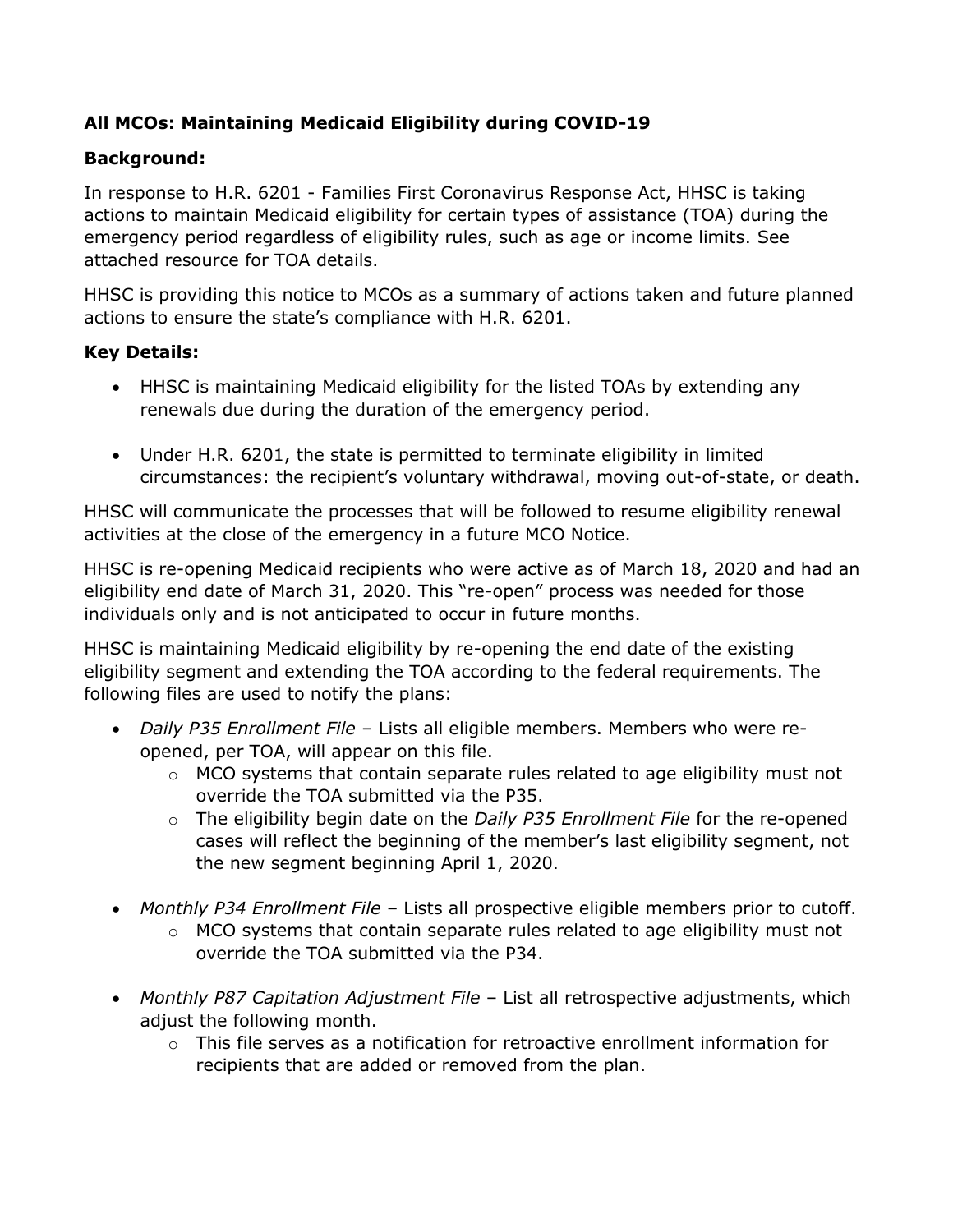HHSC is determining how to address TOA transitions related to aging-out individuals. HHSC will update plans about those determinations as soon as possible. MCO systems should accept the TOAs provided in the files noted above to ensure proper enrollment during the period of the emergency-related eligibility extensions under the requirements of H.R. 6201.

## **Additional Information:**

COVID-19-related updates for people getting Medicaid services can be found here: [https://hhs.texas.gov/services/health/coronavirus-covid-19/coronavirus-covid-19](https://hhs.texas.gov/services/health/coronavirus-covid-19/coronavirus-covid-19-information-people-receiving-services) [information-people-receiving-services](https://hhs.texas.gov/services/health/coronavirus-covid-19/coronavirus-covid-19-information-people-receiving-services)

### **Resources:**

Type of Assistance List (Attached)

### **Contacts:**

MCO\_Enrollment\_Broker@hhsc.state.tx.us

Questions regarding access to care eligibility verification should follow the usual process and use "COVID-19" on the subject line when appropriate.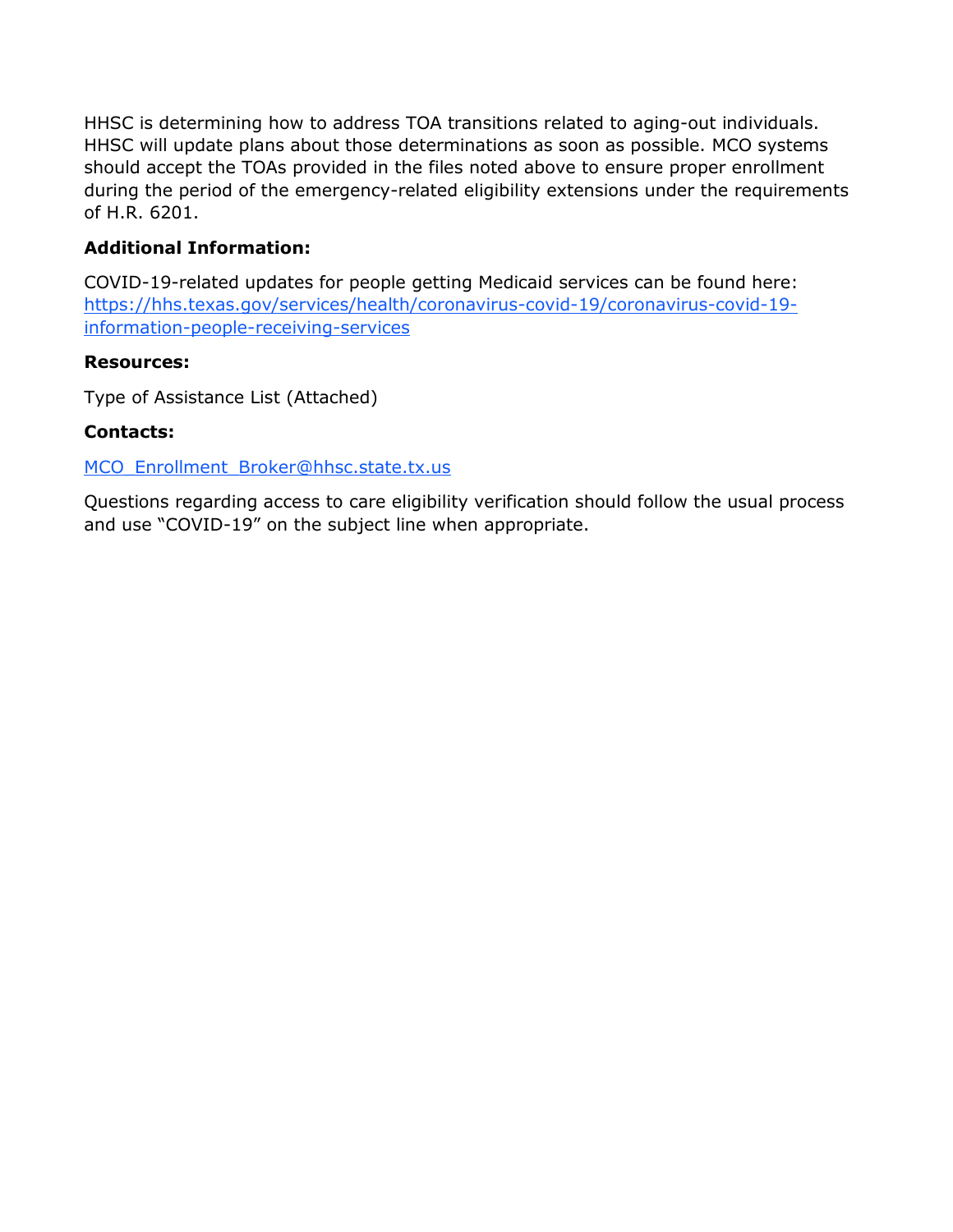# **MEPD TP Codes that are part of this extension:**

| <b>TP Code</b> | <b>Description</b>           |
|----------------|------------------------------|
| TP87           | ME-Medicaid Buy In           |
| TP03           | ME - Pickle                  |
| <b>TP10</b>    | ME - State School            |
| <b>TP14</b>    | ME - Community Attendant     |
| <b>TP15</b>    | ME - Non-State Group Home    |
| <b>TP16</b>    | ME - State Hospital          |
| TP17           | <b>ME</b> - Nursing Facility |
| <b>TP18</b>    | ME - Disabled Adult Child    |
| <b>TP21</b>    | ME - Disabled Widow(er)      |
| <b>TP22</b>    | ME - Early Aged Widow(er)    |
| <b>TP23</b>    | MC - SLMB                    |
| <b>TP24</b>    | MC - QMB                     |
| <b>TP25</b>    | MC - QDWI                    |
| <b>TP26</b>    | $MC - QI$ 1                  |
| <b>TA10</b>    | ME - Waivers                 |
| <b>TA12</b>    | ME - State Group Home        |
| TA88           | ME - MBIC                    |

### **TW TP Codes that are part of this extension:**

| <b>TP Code</b>   | <b>Description</b>                        |
|------------------|-------------------------------------------|
| TP40             | MA - Pregnant Women                       |
| <b>TP45</b>      | MA - Newborn Children                     |
| TP43             | MA - Children Under 1                     |
| TP48             | MA - Children 1-5                         |
| <b>TP44</b>      | MA - Children 6-18                        |
| <b>TP07</b>      | <b>MA</b> - Earnings Transitional         |
| TP <sub>20</sub> | MA - Alimony/Spousal Support Transitional |
| TP08             | <b>MA - TANF Level Families</b>           |
| <b>TP70</b>      | <b>MTFCY</b>                              |
| <b>TA41</b>      | MA - Women's Health Program               |
| TA67             | MA - MBCC                                 |
| TA82             | MA - FFCC                                 |